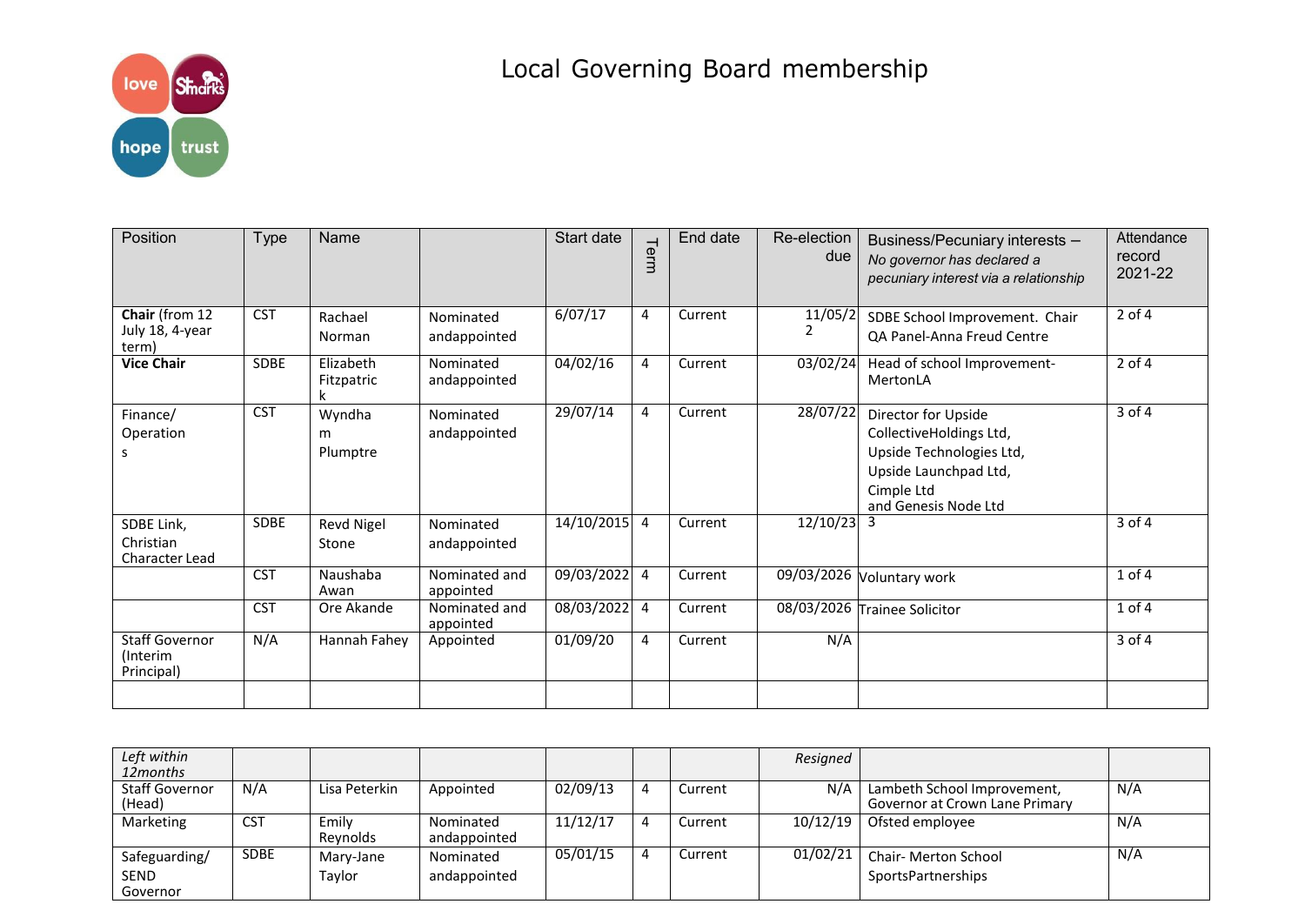|                      | Anthem     | Taha<br>Maniar            | Nominated                 | 08/06/2020 1 |   | 05/10/2021 | N/A | KPMG, Member of ICAEW                                                                                                                                                     | N/A    |
|----------------------|------------|---------------------------|---------------------------|--------------|---|------------|-----|---------------------------------------------------------------------------------------------------------------------------------------------------------------------------|--------|
| <b>Pupil Premium</b> | <b>CST</b> | John Owen                 | Nominated<br>and apported | 24/05/18     | 3 | 12/07/2021 |     | N/A House of Commons, Governor for 2<br>schools outside the Trust, Chartered<br>Member of Business Continuity<br>Instituteand Member of Emergency<br>Planning<br>Society. | N/A    |
| <b>Clerk</b>         | N/A        | Carly Wimbledon Appointed |                           | 15/03/2021 4 |   | 31/03/2022 | N/A |                                                                                                                                                                           | 3 of 4 |